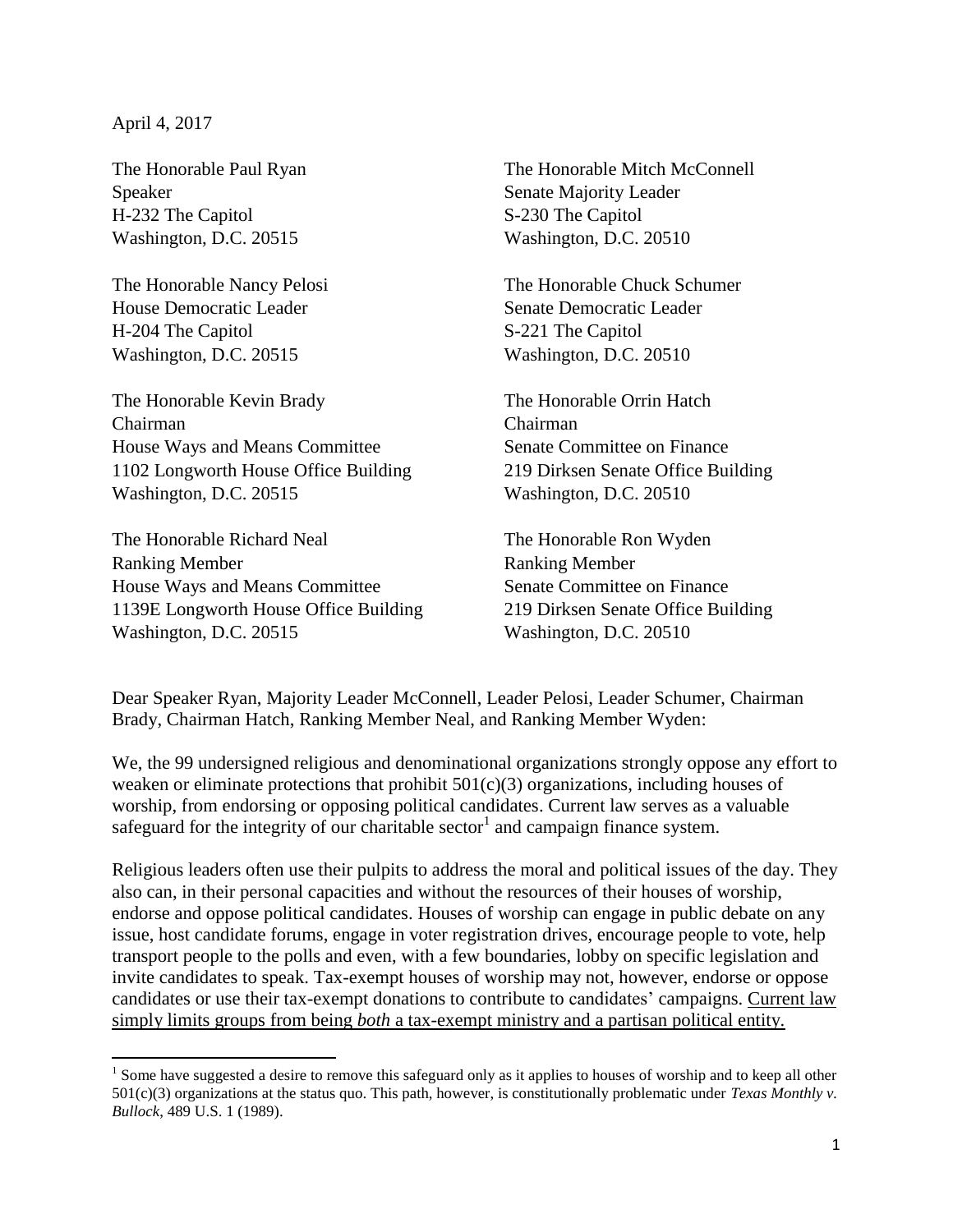As religious organizations, we oppose any attempt to weaken the current protections offered by the  $501(c)(3)$  campaign intervention prohibition because:

## **People of faith do not want partisan political fights infiltrating their houses of worship.**

Houses of worship are spaces for members of religious communities to come together, not be divided along political lines; faith ought to be a source of connection and community, not division and discord. Indeed, the vast majority of Americans do not want houses of worship to issue political endorsements. 2 Particularly in today's political climate, such endorsements would be highly divisive and would have a detrimental impact on civil discourse.

**Current law protects the integrity of houses of worship.** If houses of worship endorse candidates, their prophetic voice, their ability to speak truth to power as political outsiders, is threatened. The credibility and integrity of congregations would suffer with bad decisions of candidates they endorsed. Tying America's houses of worship to partisan activity demeans the institutions from which so many believers expect unimpeachable decency.

**Current law protects the independence of houses of worship.** Houses of worship often speak out on issues of justice and morality and do good works within the community but may also labor to adequately fund their ministries. Permitting electioneering in churches would give partisan groups incentive to use congregations as a conduit for political activity and expenditures. Changing the law would also make them vulnerable to individuals and corporations who could offer large donations or a politician promising social service contracts in exchange for taking a position on a candidate. Even proposals that would permit an "insubstantial" standard or allow limited electioneering only if it is in furtherance of an organization's mission would actually invite increased government intrusion, scrutiny, and oversight.

The charitable sector, particularly houses of worship, should not become another cog in a political machine or another loophole in campaign finance laws. We strongly urge you to oppose any efforts to repeal or weaken protections in the law for  $501(c)(3)$  organizations, including houses of worship.

Sincerely,

 $\overline{\phantom{a}}$ 

## African American Ministers in Action

<sup>2</sup> *E.g.,* National Association of Evangelicals, *Pastors Shouldn't Endorse Politicians*, Evangelical Leaders Survey (February 2017),<https://www.nae.net/pastors-shouldnt-endorse-politicians/> (finding 89% of evangelical leaders oppose pastors endorsing candidates from the pulpit); Bob Smietana, *Skip the Endorsements in Church, Say Most Americans*, LIFEWAY RESEARCH (Sept. 8, 2016), [http://lifewayresearch.com/2016/09/08/skip-the-endorsements-in](http://lifewayresearch.com/2016/09/08/skip-the-endorsements-in-church-say-most-americans/)[church-say-most-americans/](http://lifewayresearch.com/2016/09/08/skip-the-endorsements-in-church-say-most-americans/) (finding 79% of Americans believe it is inappropriate for a pastor to publicly endorse political candidates during a church service and 75% agreeing that churches should steer clear of endorsements); Daniel Cox, Ph.D. and Robert P. Jones, Ph.D. *Majority of Americans Oppose Transgender Bathroom Restrictions*, Public Religion Research Institute (March 10, 2017), [http://www.prri.org/research/lgbt-transgender-bathroom](http://www.prri.org/research/lgbt-transgender-bathroom-discrimination-religious-liberty/)[discrimination-religious-liberty/](http://www.prri.org/research/lgbt-transgender-bathroom-discrimination-religious-liberty/) (finding 71% of Americans and all major religious groups in the county oppose allowing churches to endorse political candidates while retaining their tax-exempt status).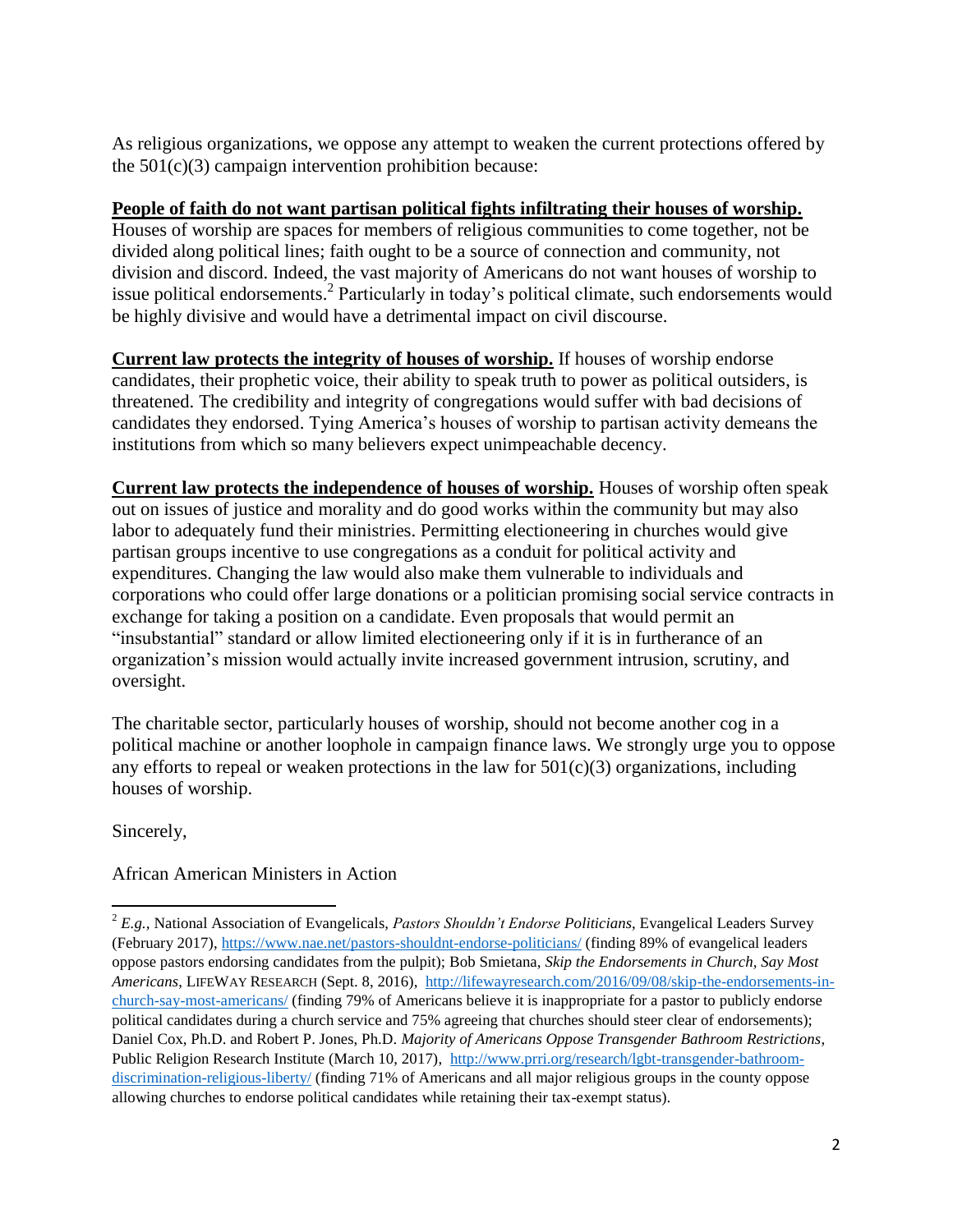Alabama Cooperative Baptist Fellowship Alliance of Baptists American Baptist Churches USA American Baptist Home Mission Societies American Friends Service Committee American Jewish Committee (AJC) Anti-Defamation League Association of Welcoming and Affirming Baptists B'nai B'rith International Baptist Fellowship Northeast Baptist General Association of Virginia Baptist Joint Committee for Religious Liberty Baptist Peace Fellowship of North America ~ Bautistas por la Paz Baptist Women in Ministry Bend the Arc: A Jewish Partnership for Justice California Council of Churches IMPACT Catholics in Alliance for the Common Good Central Conference of American Rabbis Christian Life Commission Christian Methodist Episcopal (CME) Church Churchnet, a ministry of the Baptist General Convention of Missouri Colorado Council of Churches Cooperative Baptist Fellowship Cooperative Baptist Fellowship Heartland Cooperative Baptist Fellowship Kentucky Cooperative Baptist Fellowship of Arkansas Cooperative Baptist Fellowship of Florida Cooperative Baptist Fellowship of Georgia Cooperative Baptist Fellowship of Mississippi Cooperative Baptist Fellowship of North Carolina Cooperative Baptist Fellowship of Oklahoma Cooperative Baptist Fellowship of Texas Cooperative Baptist Fellowship of Virginia Disciples Center for Public Witness Ecumenical Catholic Communion Ecumenical Ministries of Oregon The Episcopal Church Equal Partners in Faith Evangelical Lutheran Church in America Evergreen Association of American Baptist Churches Faith Action Network- Washington State Faith in Public Life Faith Voices Arkansas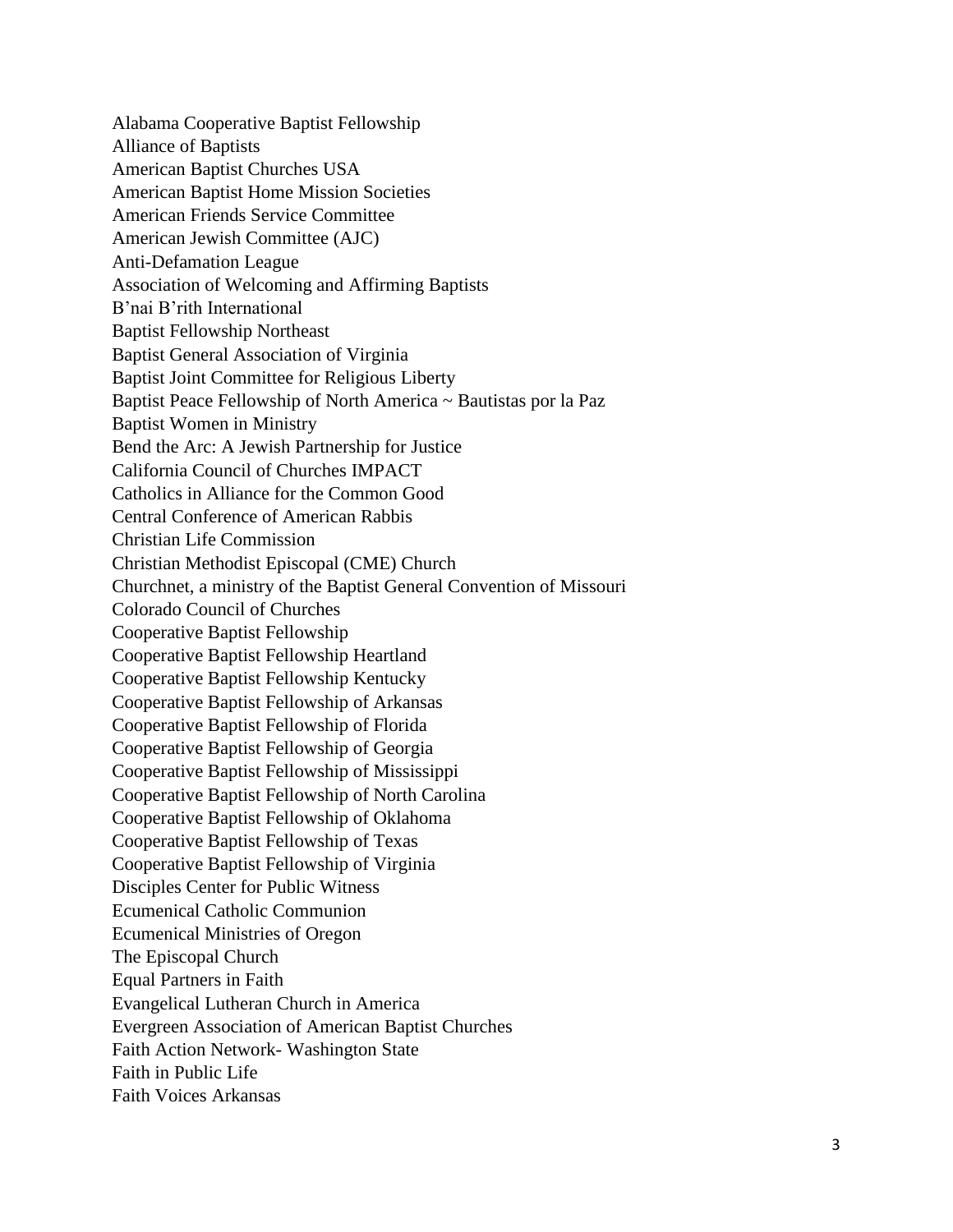Faithful America Florida Council of Churches Franciscan Action Network Friends Committee on National Legislation Greek Orthodox Archdiocese of America Hadassah, The Women's Zionist Organization of America, Inc. Hindu American Foundation Hispanic Baptist Convention of Texas Interfaith Alliance International Society for Krishna Consciousness (ISKCON) Islamic Networks Group Islamic Society of North America Jewish Community Relations Council, Greater Boston Jewish Community Relations Council of Greater Washington Jewish Council for Public Affairs The Jewish Federations of North America Jewish Women International Kentucky Council of Churches Mid-Atlantic Cooperative Baptist Fellowship National Advocacy Center of the Sisters of the Good Shepherd National Baptist Convention of America National Council of Churches National Council of Jewish Women National Sikh Campaign NETWORK Lobby for Catholic Social Justice New Baptist Covenant North Carolina Council of Churches Oklahoma Conference of Churches Pastors for Oklahoma Kids Pastors for Texas Children Pax Christi, Montgomery County, MD chapters Pennsylvania Council of Churches Presbyterian Church (USA), Washington Office of Public Witness Progressive National Baptist Convention Reconstructionist Rabbinical Assembly Religions for Peace USA Religious Institute Rhode Island State Council of Churches Seventh-day Adventist Church in North America South Carolina Christian Action Council South Dakota Faith in Public Life T'ruah: The Rabbinic Call for Human Rights Tennessee Cooperative Baptist Fellowship